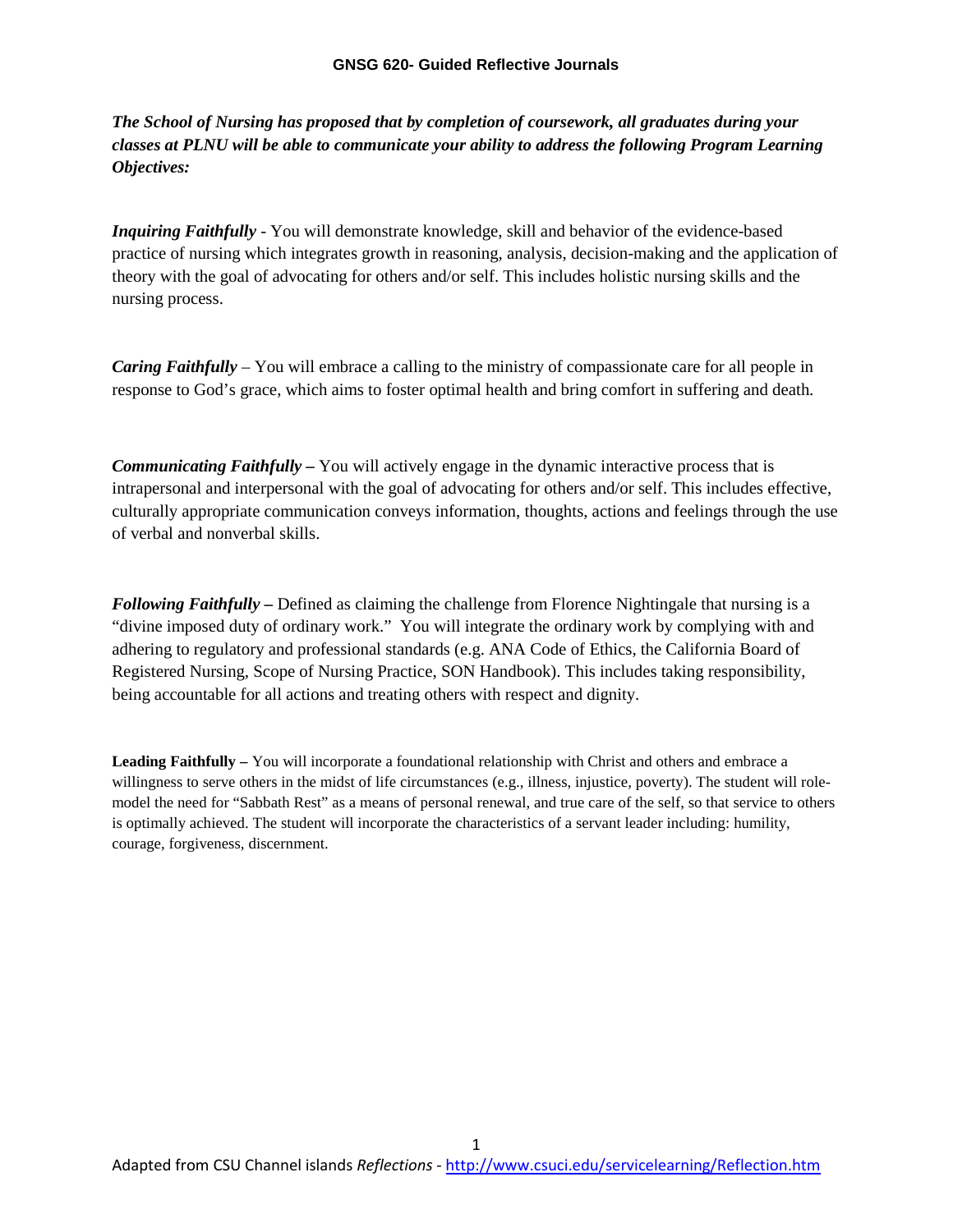**To begin addressing the Program Learning Objectives (PLOs) in GNSG 620 communicate your responses to the following prompts as you answer the Inquiring Faithfully and Caring Faithfully PLOs** 

- **1. Before the end of week 2 of the class answer at least 2 of these questions and be prepared to post your reflections in your portfolio under the Reflections tab for this class.**
	- a. What are some personal perceptions that you have coming into this class?
	- b. What are some of your perceptions or beliefs about how the topic of the class can impact the population you will be serving?
	- c. What are identified problem/community needs that can be impacted with knowledge gained from this class?
- 2. **As you go through the semester reflect upon these questions. Document your answers to at least 3 of these in your ePortfolio**
	- a. What have you done this week (any week you choose) to make a difference? What happened?
	- b. What did you observe/feel/think differently related to something in one of the classes?
	- c. How is your experience different from what you expected?
	- d. Identify three strengths you demonstrated in this class/clinical.
	- e. How does an assignment or idea learned in this class help you to better understand the nature of the circumstances facing the population you serve as a nurse?
	- f. How have you been challenged?
	- g. What new questions do you have?
	- h. What have you done differently at your agency since the beginning of this class?
	- i. What did you observe or learn that had an impact upon you
	- j. What did you learn from one assignment that impacted you most?

#### 3. **By the end of semester post your reflections to the following in your ePortfolio**

- a. Describe what you have learned about yourself as a result of this class.
- b. What have you learned about yourself?
- c. What values, opinions, beliefs have changed?
- d. What was the most important lesson learned
- e. What impact did you have on the community?
- f. Do you have a different picture of your community than you had before you began your project?
- g. Did you learn a new skill or clarify an interest?
- h. What learning occurred for you in this experience? How can you apply this learning?
- i. Complete this sentence: Because of this class, I am....